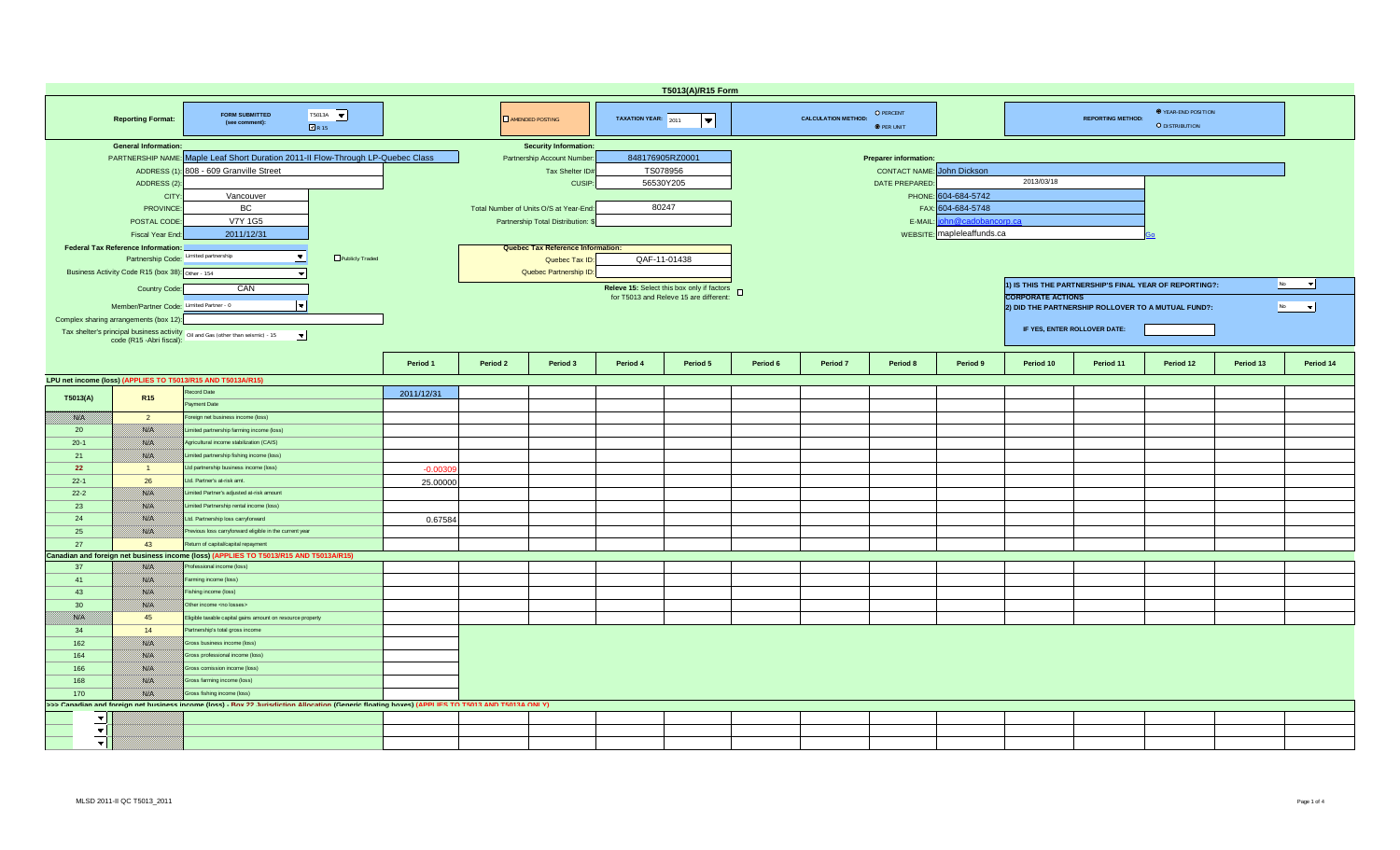|                          |                 |                                                                                                                        | Period 1 | Period 2 | Period 3 | Period 4 | Period 5 | Period 6 | Period 7 | Period 8 | Period 9 | Period 10 | Period 11 | Period 12 | Period 13 | Period 14 |
|--------------------------|-----------------|------------------------------------------------------------------------------------------------------------------------|----------|----------|----------|----------|----------|----------|----------|----------|----------|-----------|-----------|-----------|-----------|-----------|
| $\blacktriangledown$     |                 |                                                                                                                        |          |          |          |          |          |          |          |          |          |           |           |           |           |           |
|                          |                 | Canadian and foreign investments and carrying charges (APPLIES TO T5013/R15 AND T5013A/R15)                            |          |          |          |          |          |          |          |          |          |           |           |           |           |           |
| 26                       | 3 <sup>3</sup>  | Cdn and foreign net rental income (loss)                                                                               |          |          |          |          |          |          |          |          |          |           |           |           |           |           |
| 51                       | 6B              | Actual Canadian dividends (other than eligible)                                                                        |          |          |          |          |          |          |          |          |          |           |           |           |           |           |
| 52                       | 6A              | Actual amount of eligible dividends                                                                                    |          |          |          |          |          |          |          |          |          |           |           |           |           |           |
| 50                       | $\overline{7}$  | nterest from Cdn Sources                                                                                               |          |          |          |          |          |          |          |          |          |           |           |           |           |           |
| 55                       | 8               | oreign dividend and interest income                                                                                    |          |          |          |          |          |          |          |          |          |           |           |           |           |           |
| 56                       | 13              | usiness investment loss                                                                                                |          |          |          |          |          |          |          |          |          |           |           |           |           |           |
| 59                       | <b>15A</b>      |                                                                                                                        |          |          |          |          |          |          |          |          |          |           |           |           |           |           |
|                          |                 | Carrying charges                                                                                                       |          |          |          |          |          |          |          |          |          |           |           |           |           |           |
| $26-1$                   | $\overline{4}$  | oreign net rental income(loss)                                                                                         |          |          |          |          |          |          |          |          |          |           |           |           |           |           |
| 57                       | 15B             | Dividend rental arrangement compensation payments                                                                      |          |          |          |          |          |          |          |          |          |           |           |           |           |           |
|                          |                 | >>> Canadian and foreign investments and carrying charges, (Generic floating boxes) (APPLIES TO T5013 AND T5013A ONLY) |          |          |          |          |          |          |          |          |          |           |           |           |           |           |
| $\overline{\phantom{a}}$ |                 |                                                                                                                        |          |          |          |          |          |          |          |          |          |           |           |           |           |           |
| $\blacktriangledown$     |                 |                                                                                                                        |          |          |          |          |          |          |          |          |          |           |           |           |           |           |
| $\overline{\phantom{a}}$ |                 |                                                                                                                        |          |          |          |          |          |          |          |          |          |           |           |           |           |           |
| $\overline{\phantom{a}}$ |                 |                                                                                                                        |          |          |          |          |          |          |          |          |          |           |           |           |           |           |
| $\blacktriangledown$     |                 |                                                                                                                        |          |          |          |          |          |          |          |          |          |           |           |           |           |           |
| $\overline{\phantom{a}}$ |                 |                                                                                                                        |          |          |          |          |          |          |          |          |          |           |           |           |           |           |
| $\mathbf{v}$             |                 |                                                                                                                        |          |          |          |          |          |          |          |          |          |           |           |           |           |           |
| $\blacktriangledown$     |                 |                                                                                                                        |          |          |          |          |          |          |          |          |          |           |           |           |           |           |
| $\overline{\phantom{a}}$ |                 |                                                                                                                        |          |          |          |          |          |          |          |          |          |           |           |           |           |           |
| ·₹I                      |                 |                                                                                                                        |          |          |          |          |          |          |          |          |          |           |           |           |           |           |
|                          |                 | Other amounts and information (APPLIES TO T5013/R15 AND T5013A/R15)                                                    |          |          |          |          |          |          |          |          |          |           |           |           |           |           |
| 70                       | 10              | Capital gains (losses) [R15: used to calculate the deduction]                                                          |          |          |          |          |          |          |          |          |          |           |           |           |           |           |
| 70                       | 12              | Capital gains (losses) [R15: not used to calculate the deduction]                                                      |          |          |          |          |          |          |          |          |          |           |           |           |           |           |
| 71                       | 11              | Capital gains reserve                                                                                                  |          |          |          |          |          |          |          |          |          |           |           |           |           |           |
| 85                       | 5 <sup>5</sup>  | Capital cost allowance                                                                                                 |          |          |          |          |          |          |          |          |          |           |           |           |           |           |
| <b>Sidani</b>            | <u> Kill</u>    | NA See R15 Box 12 Above                                                                                                |          |          |          |          |          |          |          |          |          |           |           |           |           |           |
| <b>Sida</b>              | 9               | atronage dividends received from a co-operative                                                                        |          |          |          |          |          |          |          |          |          |           |           |           |           |           |
| 88. I                    | 16              | Quebec income tax withheld at source                                                                                   |          |          |          |          |          |          |          |          |          |           |           |           |           |           |
|                          |                 |                                                                                                                        |          |          |          |          |          |          |          |          |          |           |           |           |           |           |
| <b>SSEE</b>              | 34              | R15: Exploration expenses - Northern Quebec                                                                            |          |          |          |          |          |          |          |          |          |           |           |           |           |           |
| ssiel                    | 21B             | westment tax credit (R15 only: Other Property)                                                                         |          |          |          |          |          |          |          |          |          |           |           |           |           |           |
| <b>SSIE</b>              | 24A             | Member Corp's share of debt                                                                                            |          |          |          |          |          |          |          |          |          |           |           |           |           |           |
| <b>Side S</b>            | 24B             | Member Corp's share of qualified property                                                                              |          |          |          |          |          |          |          |          |          |           |           |           |           |           |
| <b>SSB</b>               | <b>24C</b>      | Member Corp's share of total assets                                                                                    |          |          |          |          |          |          |          |          |          |           |           |           |           |           |
| <b>Side S</b>            | $35 - 34$       | Research amt. of assistance corresponding to exp. Reported in box 34 on R15                                            |          |          |          |          |          |          |          |          |          |           |           |           |           |           |
| <b>SALE</b>              | 27              | imited Partnership Loss                                                                                                | 0.67584  |          |          |          |          |          |          |          |          |           |           |           |           |           |
| 88. I                    | 32              | Exploration exp. Incurred in Quebec                                                                                    |          |          |          |          |          |          |          |          |          |           |           |           |           |           |
| <b>SALE</b>              | 33              | Surface mining/oil&gas exploration exp. in Quebec                                                                      |          |          |          |          |          |          |          |          |          |           |           |           |           |           |
| <b>Sideri</b>            | $35 - 28$       | Amt. Of assistance corresponding to exp. Reported in box 28 on R15                                                     |          |          |          |          |          |          |          |          |          |           |           |           |           |           |
| ssiel                    | $35 - 29$       | Amt. Of assistance corresponding to exp. Reported in box 29 on R15                                                     |          |          |          |          |          |          |          |          |          |           |           |           |           |           |
| ssisten.                 | $35 - 30$       | Amt. Of assistance corresponding to exp. Reported in box 30 on R15                                                     |          |          |          |          |          |          |          |          |          |           |           |           |           |           |
| <b>Side S</b>            | $35 - 32$       | Amt. Of assistance corresponding to exp. Reported in box 32 on R15                                                     |          |          |          |          |          |          |          |          |          |           |           |           |           |           |
| <b>Side S</b>            | $35 - 33$       | Amt. Of assistance corresponding to exp. Reported in box 33 on R15                                                     |          |          |          |          |          |          |          |          |          |           |           |           |           |           |
| <b>Side S</b>            | 42              | Percentage of business carried on in Quebec by the partnership                                                         |          |          |          |          |          |          |          |          |          |           |           |           |           |           |
| 81                       | 17              | oreign tax paid on non business income                                                                                 |          |          |          |          |          |          |          |          |          |           |           |           |           |           |
| 82                       | 18              | oreign tax paid on business income                                                                                     |          |          |          |          |          |          |          |          |          |           |           |           |           |           |
| 90                       |                 |                                                                                                                        |          |          |          |          |          |          |          |          |          |           |           |           |           |           |
| 91                       | 28              | Cdn Exploration expenses (CEE)                                                                                         |          |          |          |          |          |          |          |          |          |           |           |           |           |           |
|                          | 29              | Cdn Development expenses (CDE)                                                                                         |          |          |          |          |          |          |          |          |          |           |           |           |           |           |
| 92                       | 30 <sup>°</sup> | Cdn Oil and gas property exp.(COGPE)                                                                                   |          |          |          |          |          |          |          |          |          |           |           |           |           |           |
| 93                       | 31              | oreign exploration and development expenses (FEDE)                                                                     |          |          |          |          |          |          |          |          |          |           |           |           |           |           |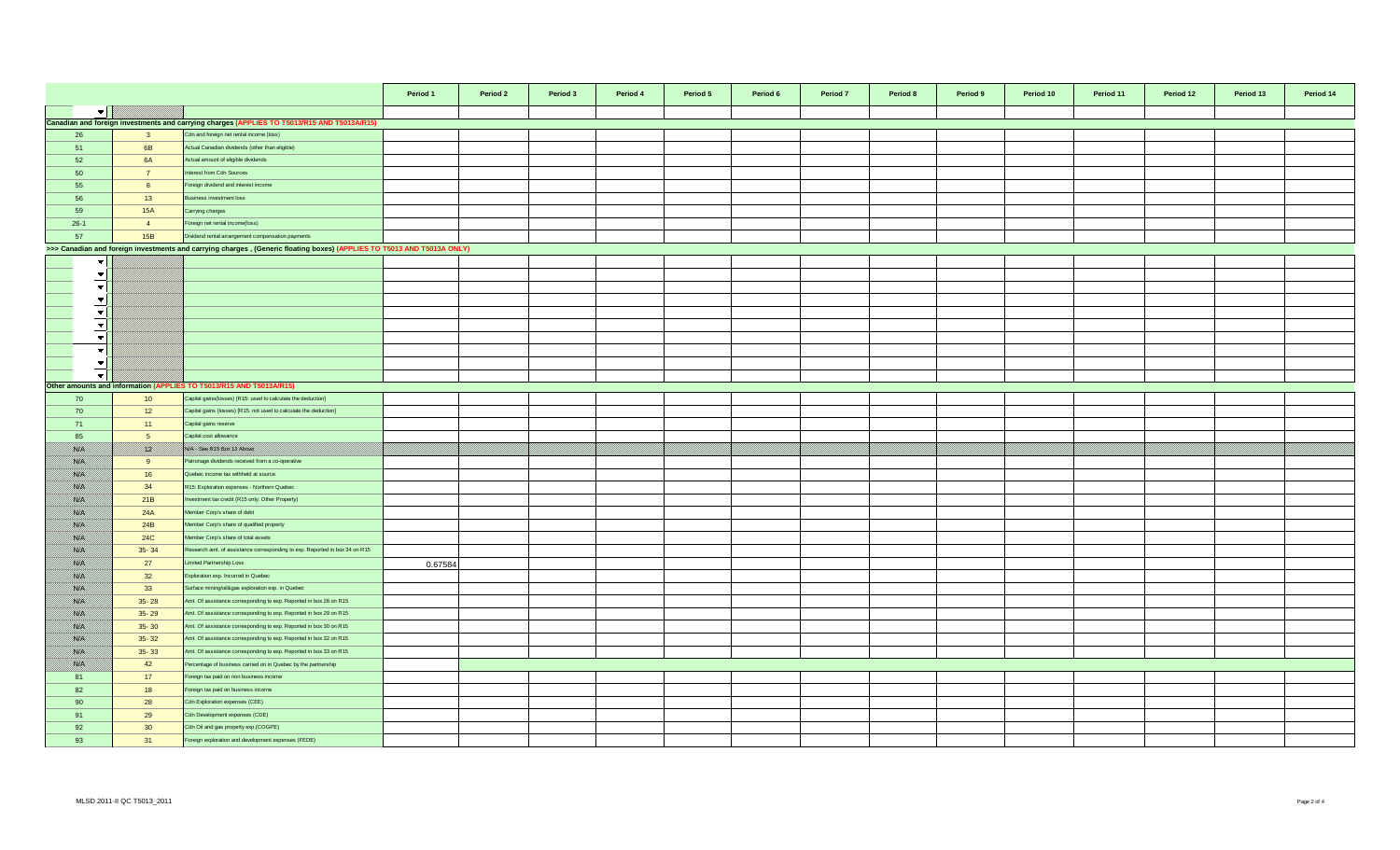|                                                                                                 |                                                      |                                                                                                                 | Period 1 | Period 2 | Period 3 | Period 4 | Period 5 | Period 6 | Period 7 | Period 8 | Period 9 | Period 10 | Period 11 | Period 12 | Period 13 | Period 14 |
|-------------------------------------------------------------------------------------------------|------------------------------------------------------|-----------------------------------------------------------------------------------------------------------------|----------|----------|----------|----------|----------|----------|----------|----------|----------|-----------|-----------|-----------|-----------|-----------|
| 95                                                                                              | <b>Side</b>                                          | Amount eligible for resource allowance deduction                                                                |          |          |          |          |          |          |          |          |          |           |           |           |           |           |
| 103                                                                                             | 19                                                   | Charitable donations                                                                                            |          |          |          |          |          |          |          |          |          |           |           |           |           |           |
| 103                                                                                             | 20                                                   | Other gifts                                                                                                     |          |          |          |          |          |          |          |          |          |           |           |           |           |           |
| >>> Other amounts and information - (Generic floating boxes) (APPLIES TO T5013 AND T5013A ONLY) |                                                      |                                                                                                                 |          |          |          |          |          |          |          |          |          |           |           |           |           |           |
| $\overline{\phantom{a}}$                                                                        |                                                      |                                                                                                                 |          |          |          |          |          |          |          |          |          |           |           |           |           |           |
| $\overline{\phantom{a}}$                                                                        |                                                      |                                                                                                                 |          |          |          |          |          |          |          |          |          |           |           |           |           |           |
| $\overline{\phantom{a}}$                                                                        |                                                      |                                                                                                                 |          |          |          |          |          |          |          |          |          |           |           |           |           |           |
| $\blacktriangledown$                                                                            |                                                      |                                                                                                                 |          |          |          |          |          |          |          |          |          |           |           |           |           |           |
| $\overline{\phantom{a}}$                                                                        |                                                      |                                                                                                                 |          |          |          |          |          |          |          |          |          |           |           |           |           |           |
| ╶┯╎                                                                                             |                                                      |                                                                                                                 |          |          |          |          |          |          |          |          |          |           |           |           |           |           |
| $\blacktriangledown$                                                                            |                                                      |                                                                                                                 |          |          |          |          |          |          |          |          |          |           |           |           |           |           |
| $\overline{\phantom{a}}$                                                                        |                                                      |                                                                                                                 |          |          |          |          |          |          |          |          |          |           |           |           |           |           |
| $\overline{\phantom{a}}$                                                                        |                                                      |                                                                                                                 |          |          |          |          |          |          |          |          |          |           |           |           |           |           |
| _च                                                                                              |                                                      |                                                                                                                 |          |          |          |          |          |          |          |          |          |           |           |           |           |           |
| <b>Boxes Requiring Text Input (APPLIES TO T5013 ONLY)</b>                                       |                                                      |                                                                                                                 |          |          |          |          |          |          |          |          |          |           |           |           |           |           |
| $\blacktriangledown$ $\mid$                                                                     |                                                      |                                                                                                                 |          |          |          |          |          |          |          |          |          |           |           |           |           |           |
| $\vert \mathbf{v} \vert$                                                                        |                                                      |                                                                                                                 |          |          |          |          |          |          |          |          |          |           |           |           |           |           |
| $\vert \mathbf{v} \vert$                                                                        |                                                      |                                                                                                                 |          |          |          |          |          |          |          |          |          |           |           |           |           |           |
| $\overline{\mathbf{v}}$                                                                         |                                                      |                                                                                                                 |          |          |          |          |          |          |          |          |          |           |           |           |           |           |
| $\overline{\phantom{a}}$                                                                        |                                                      |                                                                                                                 |          |          |          |          |          |          |          |          |          |           |           |           |           |           |
| $\overline{\phantom{a}}$                                                                        |                                                      |                                                                                                                 |          |          |          |          |          |          |          |          |          |           |           |           |           |           |
| $\vert \cdot \vert$                                                                             |                                                      |                                                                                                                 |          |          |          |          |          |          |          |          |          |           |           |           |           |           |
| $\vert \mathbf{v} \vert$                                                                        |                                                      |                                                                                                                 |          |          |          |          |          |          |          |          |          |           |           |           |           |           |
| $\vert \mathbf{v} \vert$                                                                        |                                                      |                                                                                                                 |          |          |          |          |          |          |          |          |          |           |           |           |           |           |
| $\bullet$                                                                                       |                                                      |                                                                                                                 |          |          |          |          |          |          |          |          |          |           |           |           |           |           |
|                                                                                                 |                                                      | Renounced Canadian exploration and development expenses (APPLIES TO T5013A/R15 ONLY)                            |          |          |          |          |          |          |          |          |          |           |           |           |           |           |
| 120                                                                                             | 60                                                   | Cdn exploration expense - renunciation                                                                          | 24.99691 |          |          |          |          |          |          |          |          |           |           |           |           |           |
| 121                                                                                             | 61                                                   | Cdn development expense - renunciation                                                                          |          |          |          |          |          |          |          |          |          |           |           |           |           |           |
| 124                                                                                             | <b>Side</b>                                          | Cdn exploration expense - assistance                                                                            |          |          |          |          |          |          |          |          |          |           |           |           |           |           |
| 125                                                                                             | <b>Sida</b>                                          | Cdn development expense - assistance                                                                            |          |          |          |          |          |          |          |          |          |           |           |           |           |           |
| 130                                                                                             | NB                                                   | Reduction - Portion subject int. free                                                                           |          |          |          |          |          |          |          |          |          |           |           |           |           |           |
| 128                                                                                             | <b>SSA</b>                                           | Amount - Exp qualifying for ITC                                                                                 | 15.93482 |          |          |          |          |          |          |          |          |           |           |           |           |           |
| 129                                                                                             | ssas.                                                | Amount - Portion subject int. free                                                                              |          |          |          |          |          |          |          |          |          |           |           |           |           |           |
| 119                                                                                             | <b>Sida</b>                                          | Adjusted at-risk amount                                                                                         |          |          |          |          |          |          |          |          |          |           |           |           |           |           |
| 141                                                                                             | <b>SKA</b>                                           | BC - Expenses - Tax Credit                                                                                      |          |          |          |          |          |          |          |          |          |           |           |           |           |           |
| 143                                                                                             | <b>SKA</b>                                           | SK - Expenses - Tax Credit                                                                                      | 0.50843  |          |          |          |          |          |          |          |          |           |           |           |           |           |
| 144                                                                                             | <b>Side</b>                                          | MB - Expenses - Tax Credit                                                                                      |          |          |          |          |          |          |          |          |          |           |           |           |           |           |
| 145                                                                                             | <b>Side</b>                                          | ON - Expenses - Tax Credit                                                                                      | 1.70175  |          |          |          |          |          |          |          |          |           |           |           |           |           |
| <u>ma</u>                                                                                       | 62                                                   | Quebec Exploration Expense                                                                                      | 13.72465 |          |          |          |          |          |          |          |          |           |           |           |           |           |
| 788. E                                                                                          | 63                                                   | Quebec surface mining exploration or oil and gas exploration expenses<br>Exploration expenses - Northern Quebec | 8.73498  |          |          |          |          |          |          |          |          |           |           |           |           |           |
| 788. E<br>i sistem                                                                              | 64<br>65                                             | Security issues expenses                                                                                        |          |          |          |          |          |          |          |          |          |           |           |           |           |           |
| <b>SARA</b>                                                                                     | 66-60                                                | Amt. of assistance corresponding to exp. reported in box 60                                                     |          |          |          |          |          |          |          |          |          |           |           |           |           |           |
| <b>SSLAS</b>                                                                                    | 66-61                                                | Amt. of assistance corresponding to exp. reported in box 61                                                     |          |          |          |          |          |          |          |          |          |           |           |           |           |           |
| <b>BAR</b>                                                                                      | 66-62                                                | Amt. of assistance corresponding to exp. reported in box 62                                                     |          |          |          |          |          |          |          |          |          |           |           |           |           |           |
| <b>SALE</b>                                                                                     | 66-63                                                | Amt. of assistance corresponding to exp. reported in box 63                                                     |          |          |          |          |          |          |          |          |          |           |           |           |           |           |
| <b>BAR</b>                                                                                      | 66-64                                                | Amt. of assistance corresponding to exp. reported in box 64                                                     |          |          |          |          |          |          |          |          |          |           |           |           |           |           |
|                                                                                                 | Tax Shelter Information (Applies to T5013A/R15 only) |                                                                                                                 |          |          |          |          |          |          |          |          |          |           |           |           |           |           |
| 150                                                                                             | 50                                                   | Number of units acquired                                                                                        |          |          |          |          |          |          |          |          |          |           |           |           |           |           |
| 151                                                                                             | 51                                                   | Cost per unit                                                                                                   | 25.00000 |          |          |          |          |          |          |          |          |           |           |           |           |           |
| 152                                                                                             | 52                                                   | otal cost of units                                                                                              |          |          |          |          |          |          |          |          |          |           |           |           |           |           |
| 153                                                                                             | 53                                                   | Limited-recourse amounts                                                                                        |          |          |          |          |          |          |          |          |          |           |           |           |           |           |